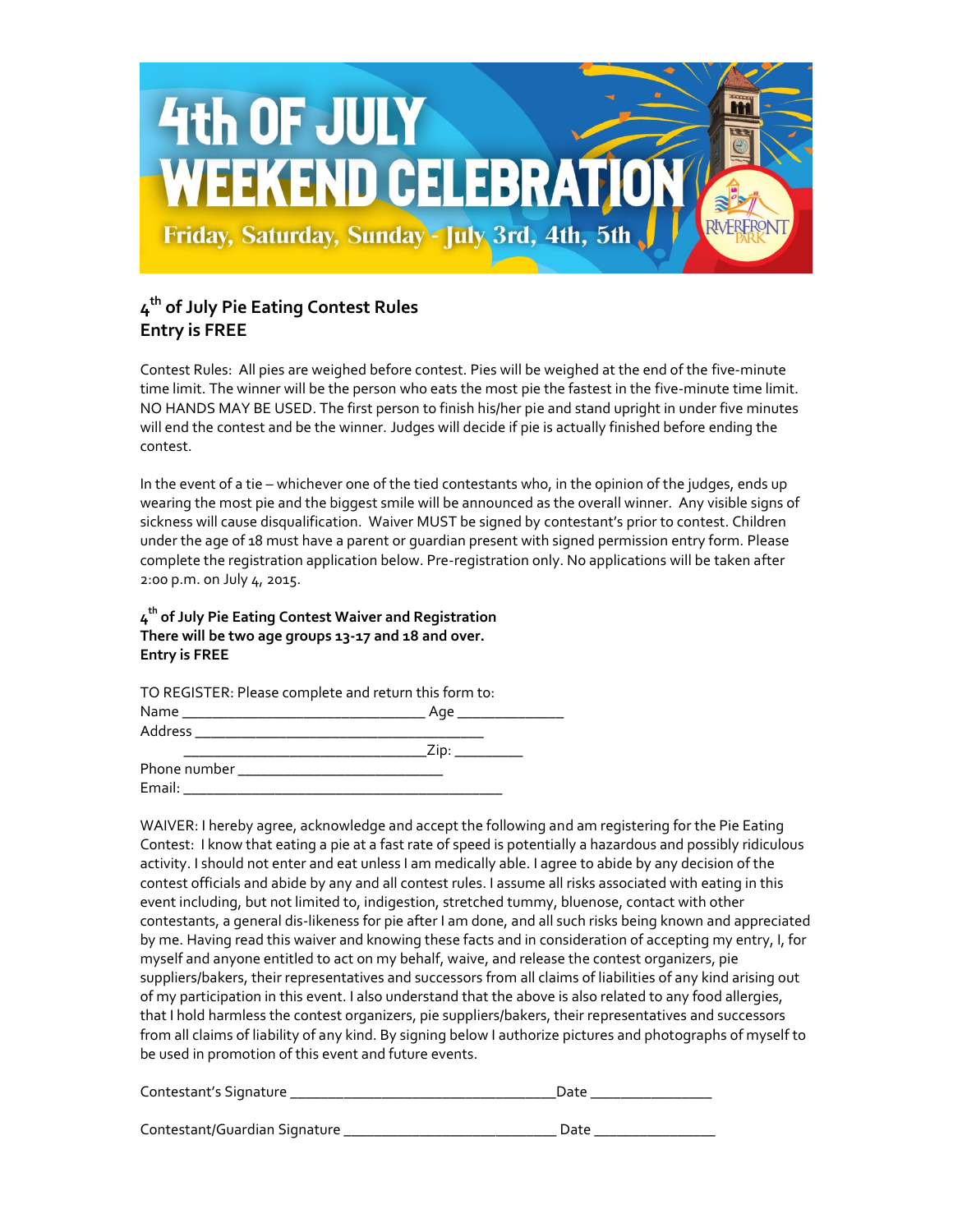

## **4 th of July Hot Dog Eating Contest Rules Entry is FREE**

How many hot dogs can you eat in only 5 minutes? Give it a try! Here is your chance to sign up for the Hot Dog Eating Contest to become Spokane, Washington's Hot Dog Eating Champion! You must be 18 years of age or older to enter; please have a form of I.D. ready at the contest. Please complete the registration application below. Pre-registration only. No applications will be taken after 2:00 p.m. on July 4, 2015.

 $\tau^{\text{th}}$  of July Hot Dog Eating Contest Rules and Registration Form

What: To win this competition and claim the honor of Spokane's 1<sup>st</sup> Hot Dog Eating Champion, the contestant must eat the most Hot Dogs in the 5 minute time frame.

## THE RULES:

- 1. Contestants must be 18 years of age or older to enter.
- 2. Entry is limited to the first 25 applicants only.
- 3. Contestants may not touch the hot dogs prior to the starting signal.
- 4. Only entire hot dogs will be counted (an entire hot dog includes the bun) condiments (limited to ketchup and mustard only) will be provided.
- 5. No other condiments allowed.
- 6. Contestants will have 5 minutes to down all the Hot Dogs they can handle.
- 7. Contestants may drink only water while eating their hot dogs. Water will be provided.
- 8. Buns and Hot Dogs may be separated, dunked in water or mangled. All portions of the Hot Dogs (including the bun) must be eaten.
- 9. When the 5-minute time limit is up contestants may not put any additional Hot Dogs or buns in their mouths. They will then have 20 seconds to swallow what is in their mouths. Any contents remaining in contestant's mouths at the end of the 20 seconds will not be counted.
- 10. Partially eaten Hot Dogs will not be counted.
- 11. Visible signs of sickness will result in disqualification.
- 12. Ties will be decided by an "eat off".

## **4 th of July Hot Dog Eating Contest Waiver and Registration Must be 18 and over. Entry is FREE**

TO REGISTER: Please complete and return this form to:

| Name                                                                                       | Age  |
|--------------------------------------------------------------------------------------------|------|
| Address<br>the contract of the contract of the contract of the contract of the contract of |      |
|                                                                                            | Zip: |
| Phone number                                                                               |      |
| Email:                                                                                     |      |